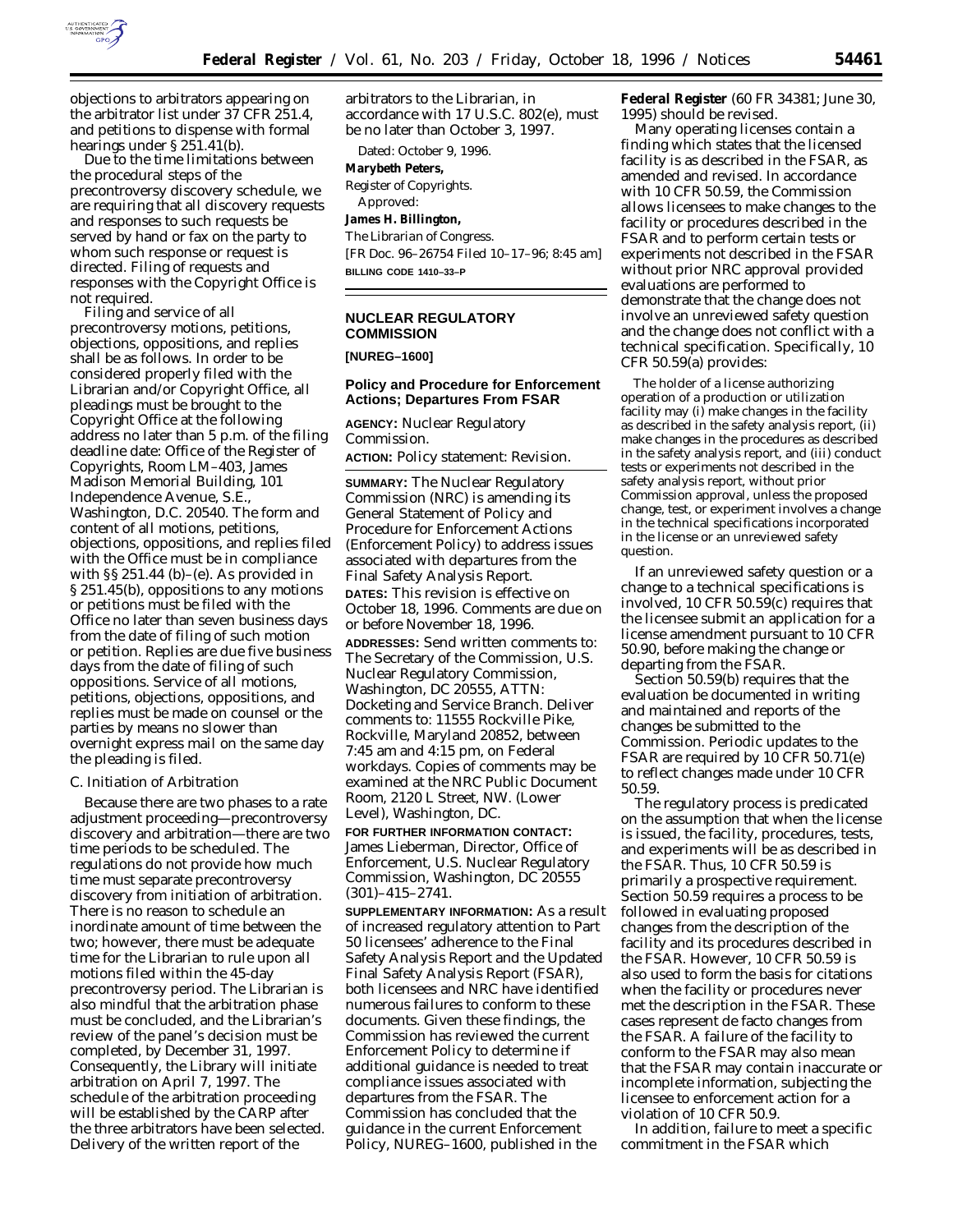describes how the licensee was to meet a regulatory requirement, may be a violation of that regulatory requirement. In some cases, the departure from the FSAR, if it does not involve a change to the facility, procedures, or tests or experiments described in the FSAR, may not cause the licensee to be in violation of any legal requirement. In such cases, the departure from the FSAR would not be a violation, and only a Notice of Deviation may be warranted.

Thus, there are a variety of requirements that can be used to form the basis for enforcement action to address departures from the FSAR. Each potential enforcement case is reviewed on its merits to determine which requirement, or set of requirements, is appropriate to base the enforcement action on. Given a violation of NRC requirements, the next step in the process is to determine the severity level of the violation based on the safety and regulatory significance of the violation. The Enforcement Policy provides definitions of severity levels (Section IV. Severity of Violations) and examples (Supplements I–VIII) which are used in categorizing the severity levels of violations.

## **Revisions to the NRC Enforcement Policy**

Given the variety of discrepancies from the FSARs that have been recently found, additional guidance has been developed to address severity levels to categorize violations of 10 CFR 50.59 and 50.71(e) and reporting requirements, application of the corrective action factor in Section VI.B.2.c. of the Enforcement Policy, use of Section VII.B.3 of the Enforcement Policy, Enforcement Discretion for Violations Involving Old Design Issues, and applying enforcement discretion to increase sanctions in this area under Section VII.A.2 of the Enforcement Policy.

In developing this guidance, the Commission considered the following two principles: (1) The importance of licensees performing appropriate evaluations to ensure that there are not unreviewed safety questions or conflicts with technical specifications, and (2) the importance of maintaining and controlling changes to the FSAR so that both the licensee and the NRC understand the regulatory envelope that has been established for the facility. The changes to the Enforcement Policy described below should make it clear to licensees that the Commission believes that failures in either area can be significant and can justify substantial regulatory action.

The Commission recognizes that not every unreviewed safety question is a significant safety issue. However, until the question is reviewed and understood, there is an uncertainty in the basis for the Commission's safety decision in licensing the plant. Therefore, the failure to follow the regulatory process established by 10 CFR 50.59, regardless of the actual safety significance of the change, when there is an unreviewed safety question or a conflict with a technical specification, is a significant regulatory concern. Licensees must ensure that they are in conformance with the FSAR as it was a key element for the basis for the Commission's decision in licensing the plant and continues to be an important consideration in current licensing actions. The enforcement process is a tool that the Commission intends to use to emphasize the importance of achieving this conformance and deter violations from continuing in this area.

## **1. Severity Levels**

The definitions and examples of severity levels in the current Enforcement Policy provide sufficient guidance to cover most potential violations. Additional guidance is needed to address violations of 10 CFR 50.59 and 50.71(e) which are the requirements that likely will most often be used to address departures from the FSAR. Currently, two specific examples are provided to categorize violations of 10 CFR 50.59 in Supplement I, Reactor Operations and no examples specifically address violations of 10 CFR 50.71(e).

The first example, I.C.5, provides that a Severity Level III violation would involve:

A significant failure to meet the requirements of 10 CFR 50.59, including a failure such that a required license amendment was not sought.

This example includes changes involving unreviewed safety questions and conflicts with technical specifications. It also includes situations not involving an unreviewed safety question where the licensee would need to perform a detailed evaluation before it would have had a reasonable expectation that an unreviewed safety question was not involved without the performance of a detailed evaluation. This is significant because of the importance of licensees using the required process for maintaining and operating the facilities in accordance with the design and procedures described in the FSAR when there is uncertainty as to whether an unreviewed safety question is present.

An after-the-fact evaluation that demonstrates that an unreviewed safety question was not involved would, in general, not mitigate the regulatory significance of failing to perform an appropriate evaluation prior to implementation of the change.

The second example, I.D.2, provides that a Severity Level IV violation would be a failure to meet the requirements of 10 CFR 50.59 that does not result in a Severity Level I, II, or III violation.

### *Revised Examples of Severity Levels*

Consistent with the above two principles, the changes to the Enforcement Policy provide additional examples to categorize severity levels for violations associated with failures to meet the FSAR. The current two examples described above are deleted and the following ten examples are being added to the policy:

#### Severity Level II

One example of a Severity Level II problem (the term ''problem'' is used here since more than one violation is involved) is proposed. Example I.B.4 1 addresses inspection findings involving a number of failures to meet 10 CFR 50.59 including several unreviewed safety questions, and/or conflicts with a technical specification, involving a broad spectrum of problems affecting multiple areas, some of which impact the operability of required equipment. This situation is a very significant concern, the definition of a Severity Level II problem, because of the breadth of the process failures and the impact on equipment operability as well as the licensing envelope.

As to Severity Level II violations or problems, the Enforcement Policy provides that the base civil penalty for a Severity Level II violation or problem is \$88,000. However, Section VII.A.1.a of the Policy provides that discretion should be considered for Severity Level II cases. In assessing civil penalties for cases meeting the above example, discretion will be considered, consistent with the Policy, based on the number and nature of the violations and the breadth of the problem that warranted the Severity Level II categorization in determining whether civil penalties substantially in excess of the base amount are warranted. This will include consideration of assessing separate civil penalties for each violation that is aggregated into the Severity Level II problem.

<sup>&</sup>lt;sup>1</sup>The examples are numbered in accordance with the numbering used in the changes to the Enforcement Policy.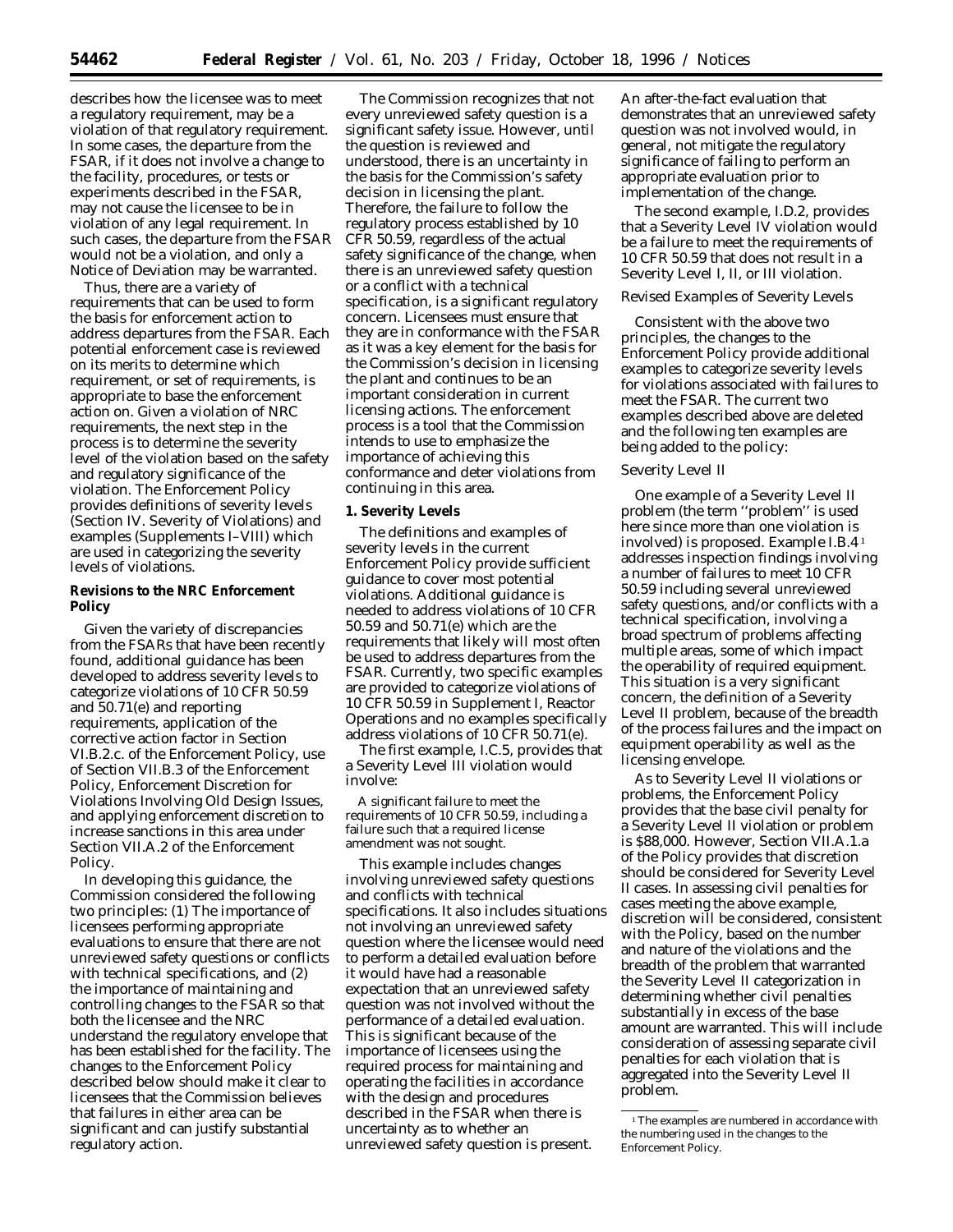#### Severity Level III

Four examples of Severity Level III violations are added that demonstrate a significant regulatory concern, the definition of a Severity Level III violation:

Example I.C.10 involves an unreviewed safety question, and/or conflict with a technical specification. Example I.C.11. addresses the failure to perform the required evaluation under section 50.59 prior to implementation of the change in those situations in which an extensive evaluation would be needed before a licensee would have had a reasonable expectation that an unreviewed safety question did not exist. The fact that a postimplementation evaluation demonstrated that no unreviewed safety question existed would not mitigate the regulatory significance of the failure to perform the required evaluation prior to implementation of the change. These two examples encompass the prior example I.C.5. Example I.C.11 is set out as a separate example to give clearer notice.

Example I.C.12 addresses programmatic failures (i.e., multiple or recurring failures) to meet the requirements of 10 CFR 50.59 and/or 50.71(e) which show a significant lack of attention to detail resulting in a current safety or regulatory concern about the accuracy of the FSAR or a concern that 10 CFR 50.59 requirements are not being met. This example addresses a current programmatic failure or past programmatic failure of current concern to meet 10 CFR 50.59 or 50.71(e). Application of this example requires weighing factors such as: a) the time period over which the violations occurred and existed, b) the number of failures, c) whether one or more systems, functions, or pieces of equipment were involved and the importance of such equipment, functions, or systems, and d) the potential significance of the failures.

Example I.C.13. addresses the failure to update the FSAR as required by 10 CFR 50.71(e) where the failure to update the FSAR resulted in an inadequate decision that demonstrates a significant regulatory concern. This example addresses a significant failure associated with 10 CFR 50.71(e) where the violation adversely impacted other decisions such as whether or not a license amendment is needed or whether or not an NRC licensing action should be taken. An example of such a violation would be the failure to update the FSAR to delete a reference to equipment that had been properly removed from the facility. As a result an

inadequate decision was made that an unreviewed safety question was not present for a subsequent change to the facility based on the presumed presence of equipment that the FSAR erroneously indicated was still present in the plant.

#### Severity Level IV

Four examples of Severity Level IV violations are added that demonstrate violations of more than minor concern which left uncorrected, could become a more significant concern, the definition of a Severity Level IV violation.

Example I.D.5 addresses relatively isolated violations 2 of 10 CFR 50.59 not involving severity level II or III violations that do not suggest a programmatic failure to meet 10 CFR 50.59. Example I.D.6 addresses a relatively isolated failure to document an evaluation where there is evidence that an adequate evaluation was performed prior to the change in the facility or procedures, or the conduct of an experiment or test. Example I.D.7 addresses a failure to update the FSAR as required by 10 CFR 50.71(e) where an adequate evaluation under 10 CFR 50.59 had been performed and documented. These three examples are, by their nature, less significant than a Severity Level III violation.

Example I.D.8 addresses a past programmatic failure to meet 10 CFR 50.59 and/or 10 CFR 50.71(e) requirements not involving Severity Level II or III violations that does not reflect a current safety or regulatory concern about the accuracy of the FSAR or a current concern that 10 CFR 50.59 requirements are not being met. This example is similar to example I.C.12. However, it is less significant because it does not involve a current performance issue nor does it have a current impact. This would address past programmatic issues where both the cause and the impacts have been corrected.

The determination of whether a violation or grouping of violations should be considered a severity level III or IV matter will require exercise of judgement to determine if the failures are sufficiently broad and programmatic to warrant a finding of significant regulatory concern. To maintain consistency and fairness, the regions will coordinate with the Office of Enforcement on severity level IV cases where there is a potential to categorize the violations at a severity level III.

### Minor Violations

An example is added to address minor violations which are not subject to formal enforcement action under the Enforcement Policy and are not normally addressed in inspection reports. Example I.E addresses a failure to meet 10 CFR 50.59 requirements that involves a change to the FSAR description or procedure, or involves a test or experiment not described in the FSAR, where there was not a reasonable likelihood that the change to the facility or procedure or the conduct of the test or experiment would ever be an unreviewed safety question. The example also addresses a failure to meet a 10 CFR 50.71(e) violation, where a failure to update the FSAR would not have a material impact on safety or licensed activities.

This example is provided because 10 CFR 50.59 covers the complete FSAR. However, there are some descriptions in the FSAR of the facility or procedures that have very little or no relevance to safety and are of little or no regulatory concern. Nevertheless, by the specific terms of the regulation, changes to the facility as described in the FSAR must be evaluated. Violations in these areas are by definition minor and if included in an inspection report would be noncited pursuant to section IV of the Enforcement Policy such as a change to the location of sanitary sewer lines (in contrast to natural gas pipelines) in owner controlled areas. The focus of this example is on plant equipment, procedures, tests, or experiments described in the FSAR that would not reasonably have any impact on safety regardless of the change. If the change involves equipment, procedures and tests that have some safety purpose the violation should normally be considered to be of more than a minor concern.

# **2. Corrective Action**

Corrective action is a key element in considering the appropriate sanction. The discussion of corrective action in Section VI.B.2.c. of the Enforcement Policy has been expanded to provide that in response to violations of 10 CFR 50.59, corrective action should normally be considered prompt and comprehensive only if the licensee (1) makes a prompt decision on operability, and either (2) makes a prompt evaluation under 10 CFR 50.59 if the licensee intends to maintain the facility or procedure in the as found condition, or (3) promptly initiates corrective action consistent with Criterion XVI of 10 CFR 50, Appendix B if it intends to restore the facility or procedure to the FSAR description. It is important for

<sup>2</sup>Relatively isolated violations or failures would include a number of recently discovered violations that occurred over a period of years and are not indicative of a programmatic safety concern with meeting the requirements of 10 CFR 50.59 or 50.71(e).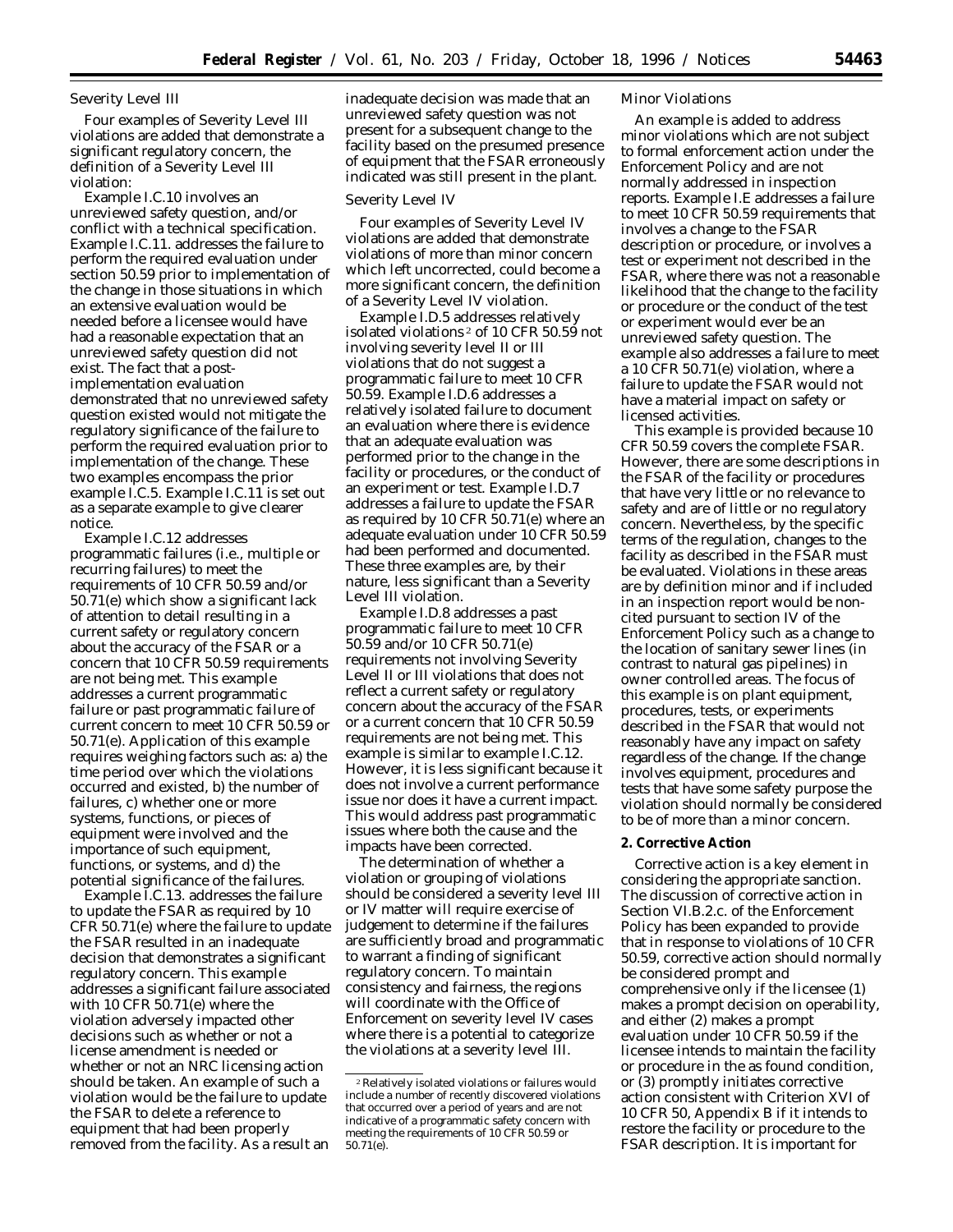licensees to recognize the need for these actions because until such actions are taken the violation continues unabated.

## **3. Reporting**

Section IV.D. of the Enforcement Policy provides that unless otherwise categorized in the Supplements, the severity level of a violation involving the failure to make a required report to the NRC will be based upon the significance of and the circumstances surrounding the matter that should be reported. The Policy has been clarified to make it clear that failure to make a required report under 10 CFR 50.72 and 50.73, if the matter not reported involves (i) an unreviewed safety question (ii) a conflict with a technical specification or (iii) any Severity Level III violation, is a significant regulatory concern. The NRC needs such information concerning significant issues to carry out its regulatory responsibilities.

### **4. Old Design Issues**

Section VII.B.3, Violations Involving Old Design Issues, of the Enforcement Policy addresses enforcement discretion for old design issues and may be applicable to some 10 CFR 50.59 violations to the extent that voluntary action by a licensee identifies a past problem, such as in engineering, design, or installation. This discretion addresses violations that would not likely be identified by routine licensee efforts such as normal surveillance or quality assurance activities. Identification of past violations through required efforts would be treated using the normal policy.

This provision was originally adopted to encourage voluntary initiatives to establish design reconstitution programs such as licensee initiated safety systems functional inspections to identify and correct past design errors. This section places a premium on licensees identifying issues before degraded equipment is called upon to work. Similarly, application of this provision in the policy to past FSAR issues could encourage licensees to establish programs with goals to ensure full compliance with the FSAR licensing basis and determine if there are unknown unreviewed safety questions that have not been identified and addressed. To justify the exercise of Section VII.B.3 discretion, licensees must take comprehensive corrective action. The policy provides that licensees should expand their reviews, as necessary, to identify other failures from similar root causes. Thus, in applying this discretion, as with any significant violation associated with 10

CFR 50.59 and 50.71(e), the licensee should be taking broad corrective action to ensure that the licensee is meeting its licensing basis. The corrective action should have a defined scope and schedule.

The Commission intends to utilize Section VII.B.3 of the Enforcement Policy to provide incentives to encourage licensees to identify and correct violations which are not normally identified through current surveillance and quality assurance activities. Enforcement action would normally not be taken against a licensee if the licensee identifies violations up to and including Severity Level II associated with the FSAR by a voluntary initiative (including either a formal program or informal effort where issues are identified through a questioning attitude of an employee), provided the licensee takes comprehensive corrective action and appropriately expands the scope of the voluntary initiative to identify other failures with similar root causes. If this enforcement discretion is utilized, the licensee's voluntary initiative must be described in writing and be publicly available. The staff will reference and summarize the licensee's voluntary initiative, including the scope and schedule for corrective action, in an inspection report and will follow the licensee's corrective action until complete as an inspection report open item.

Section VII.B.3 discretion would not normally be applied to departures from the FSAR if:

(a) The NRC identifies the violation unless it was likely in the staff's view that the licensee would have identified the violation in light of the defined scope, thoroughness, and schedule of the licensee's initiative (provided the schedule provides for completion of the licensee's initiative within two years of this policy change);

(b) The licensee identifies the violation as a result of an event or surveillance or other required testing where required corrective action identifies the FSAR issue;

(c) The licensee identifies the violation but had prior opportunities to do so (was aware of the departure from the FSAR) and failed to correct it earlier;

(d) There is willfulness associated with the violation;

(e) The licensee fails to make a report required by the identification of the departure from the FSAR; or

(f) The licensee either fails to take comprehensive corrective action or fails to appropriately expand the corrective action program. The corrective action should be broad with a defined scope and schedule.

Applying this discretion should further the objectives of the Enforcement Policy to encourage identification and correction of violations as well as provide deterrence for future violations.

The Commission recognizes the importance to provide licensees with incentives to embark on voluntary initiatives to identify and correct FSAR discrepancies. However, licensees should be designing and implementing their programs with goals to have these discrepancies identified in the near term. Therefore, it is not appropriate to continue indefinitely the granting of enforcement discretion in cases where the NRC identifies the violations. As provided above in item a, for NRC identified violations use of Section VII.B.3 enforcement discretion for FSAR discrepancies will consider the schedule for the licensee's voluntary initiative and when NRC identified the violation. The two year period will provide a reasonable time period and incentive for licensees to plan and conduct appropriate reviews to ensure that their facilities meet the descriptions in the FSAR and take necessary corrective action. The staff will continue to document in inspection reports the results of its inspections against the FSAR and other than the exception noted in item a, above, will continue enforcement for NRC-identified violations.

Following this two year period, if a Severity Level II (\$88,000) or III (\$55,000) violation is identified, the Commission intends to use its discretion to increase the fine and could assess civil penalties for each violation or problem of \$110,000 which may be further escalated after considering the number and nature of the violations, the severity of the violations, whether the violations were continuing, and who identified the violations (and if the licensee identified the violation, whether exercise of Section VII.B.3 enforcement discretion is warranted), rather than the normal assessment factors. This approach is intended to increase the incentive for licensees to take timely action to ensure that their facilities match the FSAR. For example, if a single Severity Level III violation is identified by the NRC and it lasted for more than one day, a civil penalty of \$220,000 could be assessed. If the licensee identified the same violation and application of enforcement discretion under Section VII.B.3 was not warranted, a civil penalty of \$110,000  $($ \$55,000  $\times$  2 days) could be assessed for the example cited above which will provide some recognition of the licensee's efforts. Section VII.A.1 of the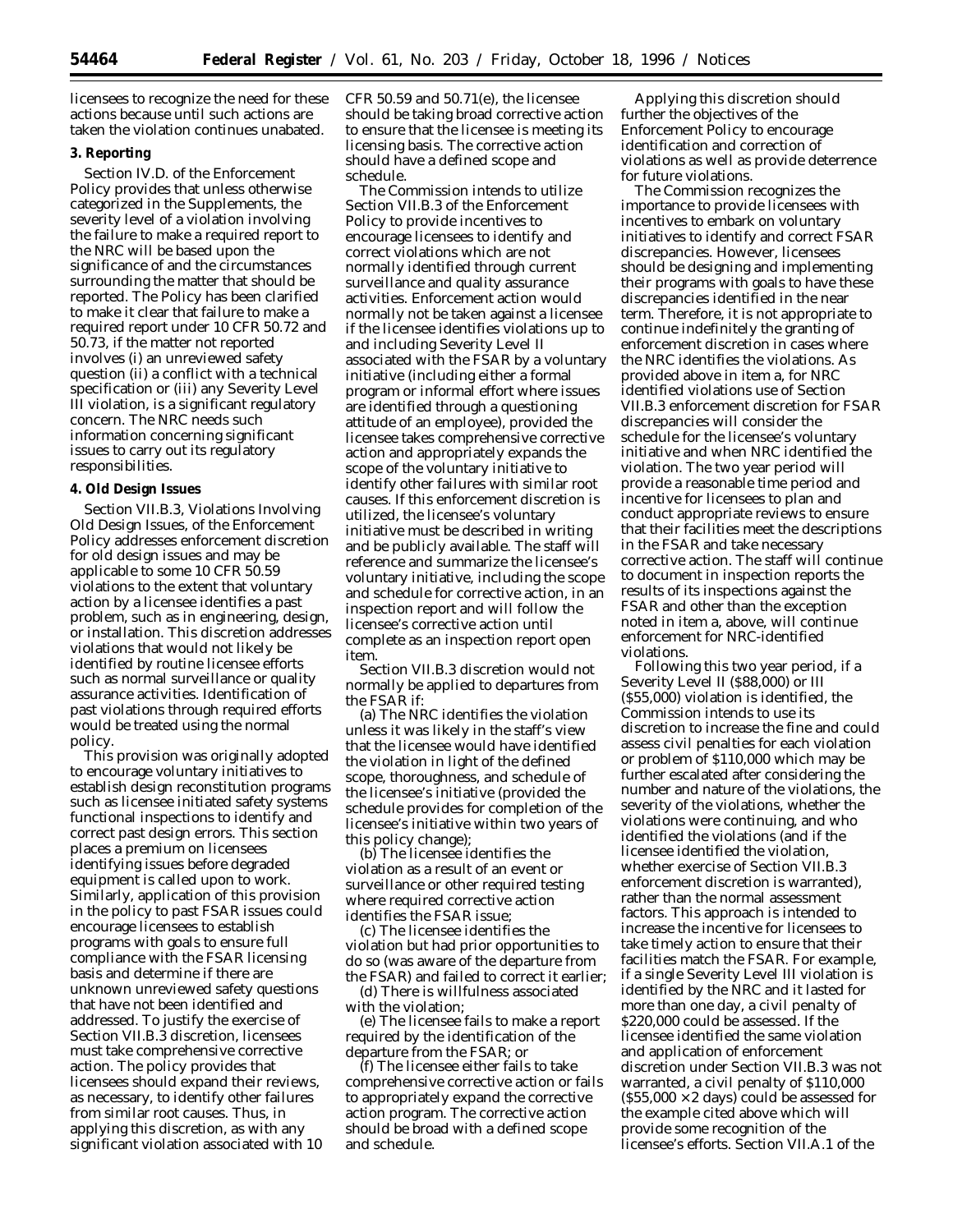Enforcement Policy is being amended consistent with this approach.

In summary, to encourage licensees promptly to undertake voluntary initiatives to identify and correct FSAR noncompliances, the NRC is modifying Section VII.B.3 of the Enforcement Policy to provide for:

(1) The exercise of discretion to refrain from issuing civil penalties and, in some instances, citations for a two year period where a licensee undertakes voluntary initiative to identify and correct FSAR noncompliances that will be completed within that two year period, and

(2) The exercise of discretion to escalate the amount of the civil penalties for FSAR/50.59 noncompliances identified by the NRC subsequent to the two year voluntary initiative period.

#### **Amounts of Penalties**

The amounts of penalties reflected in this Notice and the accompanying Policy Statement are based on the current Policy Statement that was revised on October 4, 1996 and published in the **Federal Register** on October 11, 1996 (61 FR 53557). The revised penalty amounts apply to violations occurring or continuing after November 12, 1996. Otherwise the amounts in the Policy Statement at the time of the violation will be used in assessing any civil penalty.

#### **Paperwork Statement**

This policy statement does not contain a new or amended information collection requirement subject to the Paperwork Reduction Act of 1995 (44 U.S.C. 3501 et seq.). Existing requirements were approved by the Office of Management and Budget, approval number 3150–0136. The approved information collection requirements contained in this policy statement appear in Section VII.C.

#### **Public Protection Notification**

The NRC may not conduct or sponsor, and a person is not required to respond to, a collection of information unless it displays a currently valid OMB control number.

**Small Business Regulatory Enforcement Fairness Act**

In accordance with the Small Business Regulatory Enforcement Fairness Act of 1996, the NRC has determined that this action is not a major rule and has verified this determination with the Office of Information and Regulatory Affairs of OMB.

Accordingly, the NRC Enforcement Policy is amended as follows:

**GENERAL STATEMENT OF POLICY AND PROCEDURE FOR NRC ENFORCEMENT ACTIONS**

1. In Section VI., add the following language at the end of paragraph B.2.c.

**VI. Enforcement Actions**

- \* \* \* \* \*
- B. Civil Penalty. \* \* \*

2. Civil Penalty assessment. \* \* \*

c. Credit for prompt and comprehensive corrective action \* \* \*

In response to violations of 10 CFR 50.59, corrective action should normally be considered prompt and comprehensive only if the licensee

(i) Makes a prompt decision on operability; and either

(ii) Makes a prompt evaluation under 10 CFR 50.59 if the licensee intends to maintain the facility or procedure in the as found condition; or

(iii) Promptly initiates corrective action consistent with Criterion XVI of 10 CFR 50, Appendix B if it intends to restore the facility or procedure to the FSAR description.

\* \* \* \* \* 2. In Section VII., add the following language as paragraph h. at the end of paragraph A.1.g.:

**VII. Exercise of Discretion**

A. Escalation of Enforcement Sanctions. \* \* \*

h. Severity Level II or III violations associated with departures from the Final Safety Analysis Report identified after two years from October 18, 1996. Such a violation or problem would consider the number and nature of the violations, the severity of the violations, whether the violations were continuing, and who identified the violations (and if the licensee identified the violation, whether exercise of Section VII.B.3 enforcement discretion is warranted). \* \* \* \* \*

3. In Section VII. add at the end of paragraph B.3:

B. Mitigation of Enforcement Sanctions. \* \* \*

3. Violations Involving Old Design Issues. \* \* \*

\* \* \* \* \* Section VII.B.3 discretion would not normally be applied to departures from the FSAR if:

(a) The NRC identifies the violation unless it was likely in the staff's view that the licensee would have identified the violation in light of the defined scope, thoroughness, and schedule of the licensee's initiative (provided the schedule provides for completion of the licensee's initiative within two years after October 18, 1996;

(b) The licensee identifies the violation as a result of an event or surveillance or other required testing where required corrective action identifies the FSAR issue;

(c) The licensee identifies the violation but had prior opportunities to do so (was aware of the departure from the FSAR) and failed to correct it earlier;

(d) There is willfulness associated with the violation;

(e) The licensee fails to make a report required by the identification of the departure from the FSAR; or

(f) The licensee either fails to take comprehensive corrective action or fails to appropriately expand the corrective action program. The corrective action should be broad with a defined scope and schedule.

4. In Supplement I, paragraphs C(5) and D(2); are removed and paragraphs B(4), C(10), C(11), C(12), C(13), C(14), D(5),  $D(6)$ ,  $D(7)$ ,  $D(8)$  and E are added to read as follows:

**Supplement I—Reactor Operations**

B. Severity Level II—Violations involving for example:

\* \* \* \* \* 4. Failures to meet 10 CFR 50.59 including several unreviewed safety questions, or conflicts with technical specifications, involving a broad spectrum of problems affecting multiple areas, some of which impact the operability of required equipment.

C. Severity Level III—Violations involving for example:<br>\* \* \* \* \* \* \* \* \*

- \* \* \* \* \*
- 5. [Reserved]
- $*$  \*

10. The failure to meet 10 CFR 50.59 where an unreviewed safety question is involved, or a conflict with a technical specification, such that a license amendment is required;

11. The failure to perform the required evaluation under 10 CFR 50.59 prior to implementation of the change in those situations in which no unreviewed safety question existed, but an extensive evaluation would be needed before a licensee would have had a reasonable expectation that an unreviewed safety question did not exist;

12. Programmatic failures (i.e., multiple or recurring failures) to meet the requirements of 10 CFR 50.59 and/ or 50.71(e) that show a significant lack of attention to detail, whether or not such failures involve an unreviewed safety question, resulting in a current safety or regulatory concern about the accuracy of the FSAR or a concern that